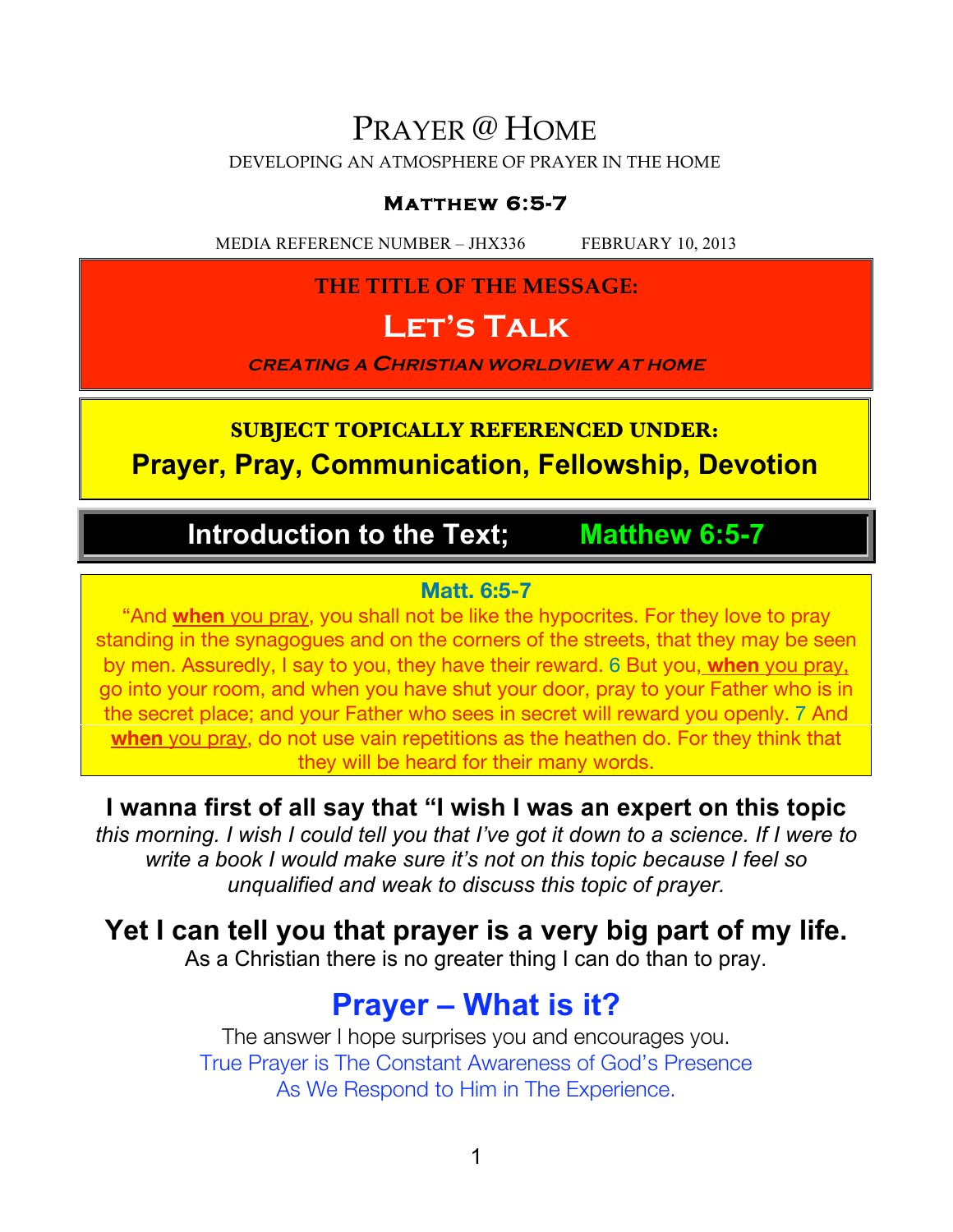# **Jesus Prayed. – John 17**

( what was on the inside of Jesus came out in prayer )

Our prayer life is like a blood test. It tells us what's really happening on the inside.

# **T.A.L.K.**

**Telling God what's on your heart and mind. Anticipating Him to answer you with His perfect answer. Listening for God to speak to you through His Word. Knowing that what He knows about you is perfectly fit for eternity.**

Be Encouraged.

We have a great example for us. At the temple where worship was to be offered up, people would come and present their tithes, their offerings, their prayers.

The Widows Mite, in Light of Prayer, is the Perfect Picture-Lesson for us. Jesus didn't commend the amount of her offering – it was two mites. Jesus didn't commend the length of her offering – it happened in a moment. What Jesus did acknowledge was her heart in the offering.

#### **Luke 21:3-4**

So He said, "Truly I say to you that this poor widow has put in more than all; **4** for all these out of their abundance have put in offerings for God, but she out of her poverty put in all the livelihood that she had."

(I am convinced she could have given God a banana and He would have loved it because it was all she had)

> **T.A.L.K. Telling God what's on your heart and mind.**

### **Let's Talk Says God**

**1.) T - is for Telling**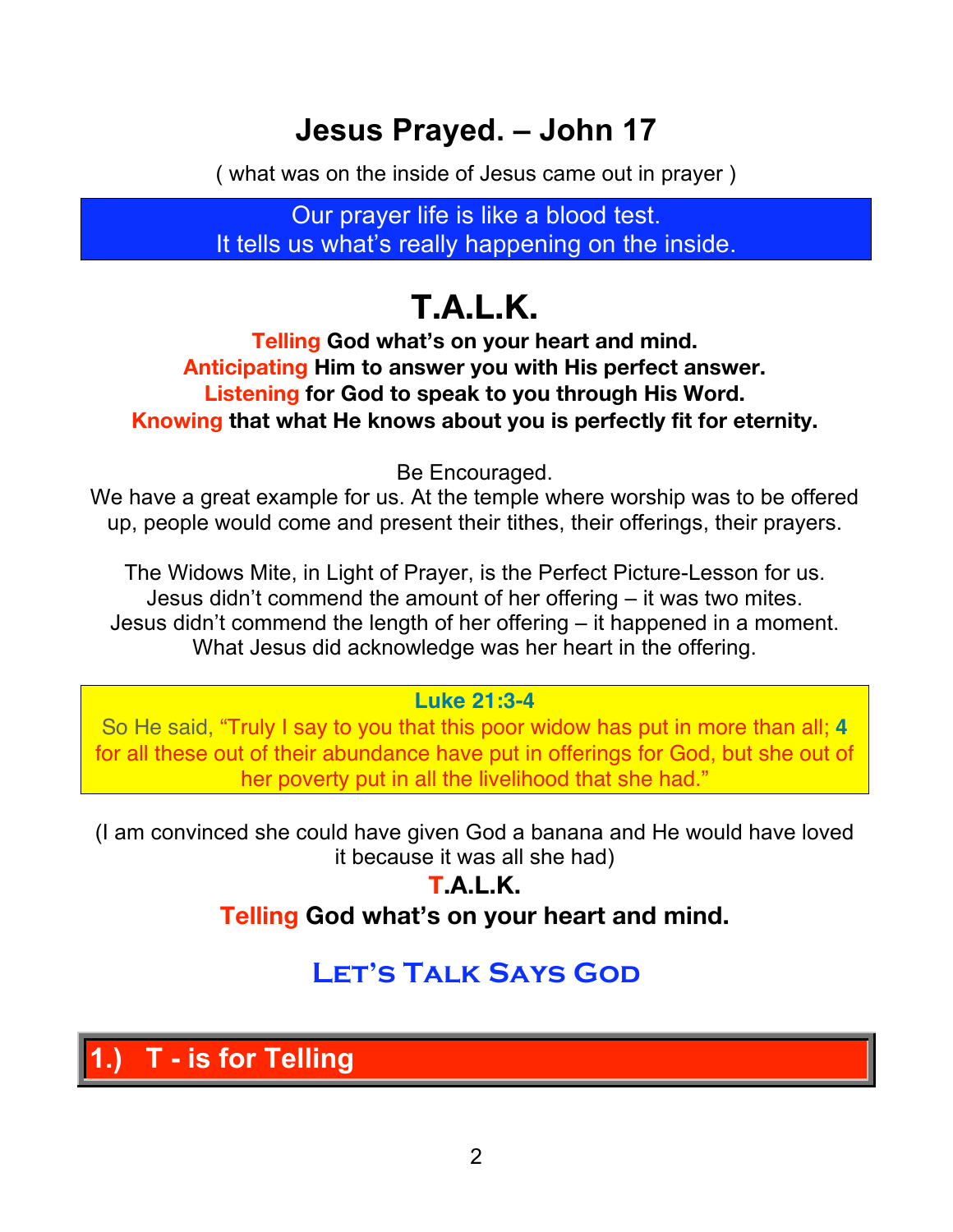#### **Matt. 6:5-6**

 "And **when** you pray, you shall not be like the hypocrites. For they love to pray standing in the synagogues and on the corners of the streets, that they may be seen by men. Assuredly, I say to you, they have their reward. 6 But you, **when**  you pray**,** go into your room, and **when** you have shut your door,

what does it mean to **tell** God about whatever is going on in your life? Well what does it mean to tell a friend about the stuff of your life?

**Matt. 6:8** "…For your Father knows the things you have need of **before you ask Him**.

When we Tell, speak, express to the Lord our concerns, A dialogue is in the making – this is His desire.

It's in the **relating** that we experience God **personally**.

Church - We can communicate but never talk. We can communicate the fact that we have bills to pay but never sit down and just talk.

# So What Do We Do?

We need to see prayer as a connection; as a wonderful, glad and happy avenue to go to or to be on.

# **T.A.L.K.**

**Telling God what's on your heart and mind.**

**T.A.L.K. Anticipate Him to answer you with His perfect answer.**

### **Let's Talk Says God**

**2.) A - is for Anticipating**

pray to your Father who is in the secret place;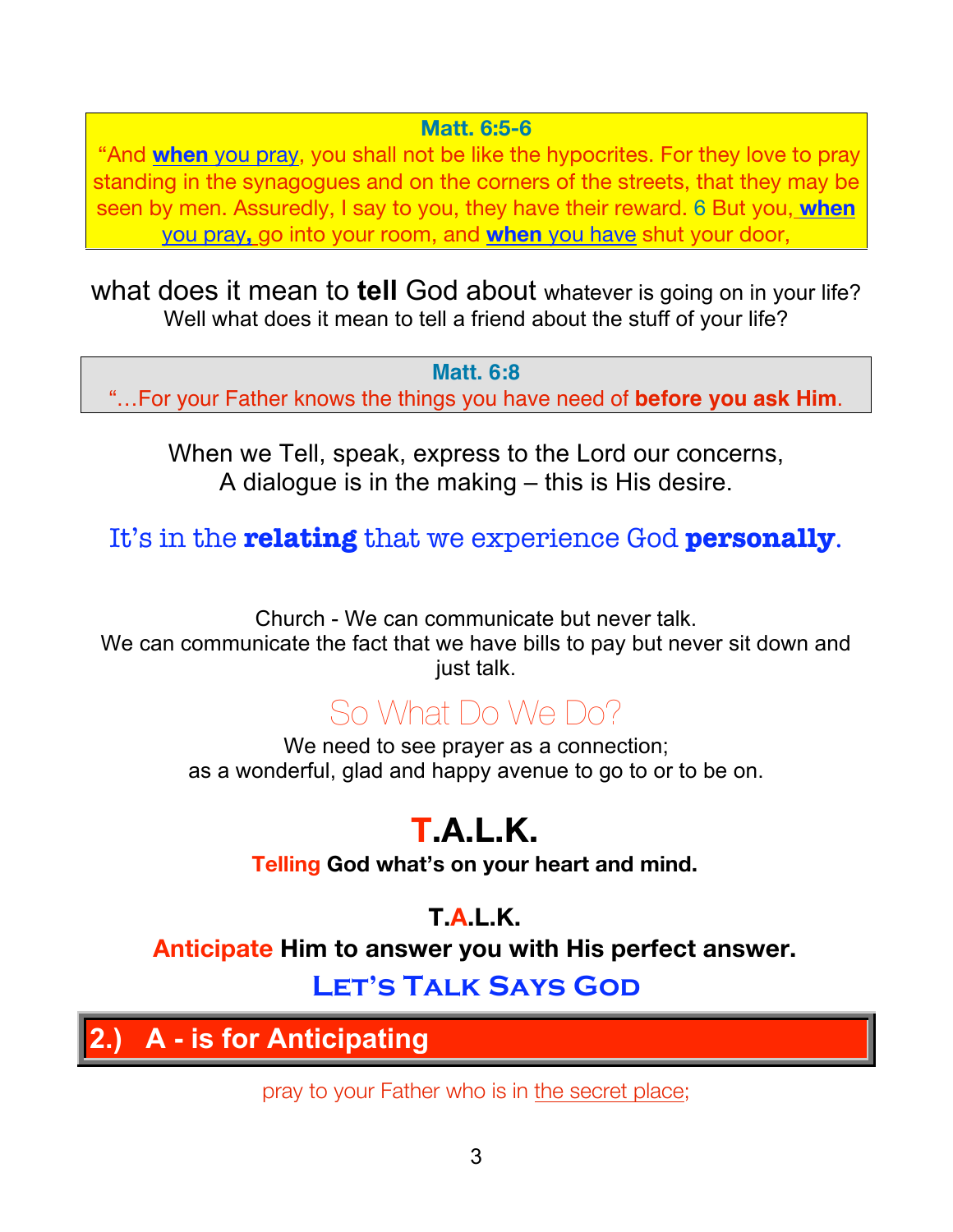### Jesus encourages us to get alone with God.

### *Every Christian should have heard God by now say – come away.*

#### **Luke 11:1**

Now it came to pass, as He (Jesus) was praying in a certain place, when He ceased, *that* one of His disciples said to Him, "Lord, **teach us** to pray,

# **I am big on creating a secret (special) place.**

In my secret place I do secret things – like, pray standing up. pray laying down. I pray with my eyes closed, open, words out loud, silent… My Hebrew Prayer Shawl.

"Lord, **teach us** to pray,

These good Jewish boys saw in Jesus a whole new way of praying and relating to the Father in heaven. So Much So They Asked Him - - *Teach Us That !!!*

#### **Jer. 29:12-13**

Then you will call upon Me and go and pray to Me, and I will listen to you. **13** And you will seek Me and find *Me,* when you search for Me with all your heart.

# So What Do We Do?

We must be very deliberate, intentional about TALKING to God. We must anticipate His answer and wait for it.

# **T.A.L.K.**

**Telling God what's on your heart and mind. Anticipating Him to answer you with His perfect answer.**

### **T.A.L.K.**

**Listen for God to speak to you through His Word.**

### **Let's Talk Says God**

**3.) L - is for Listening**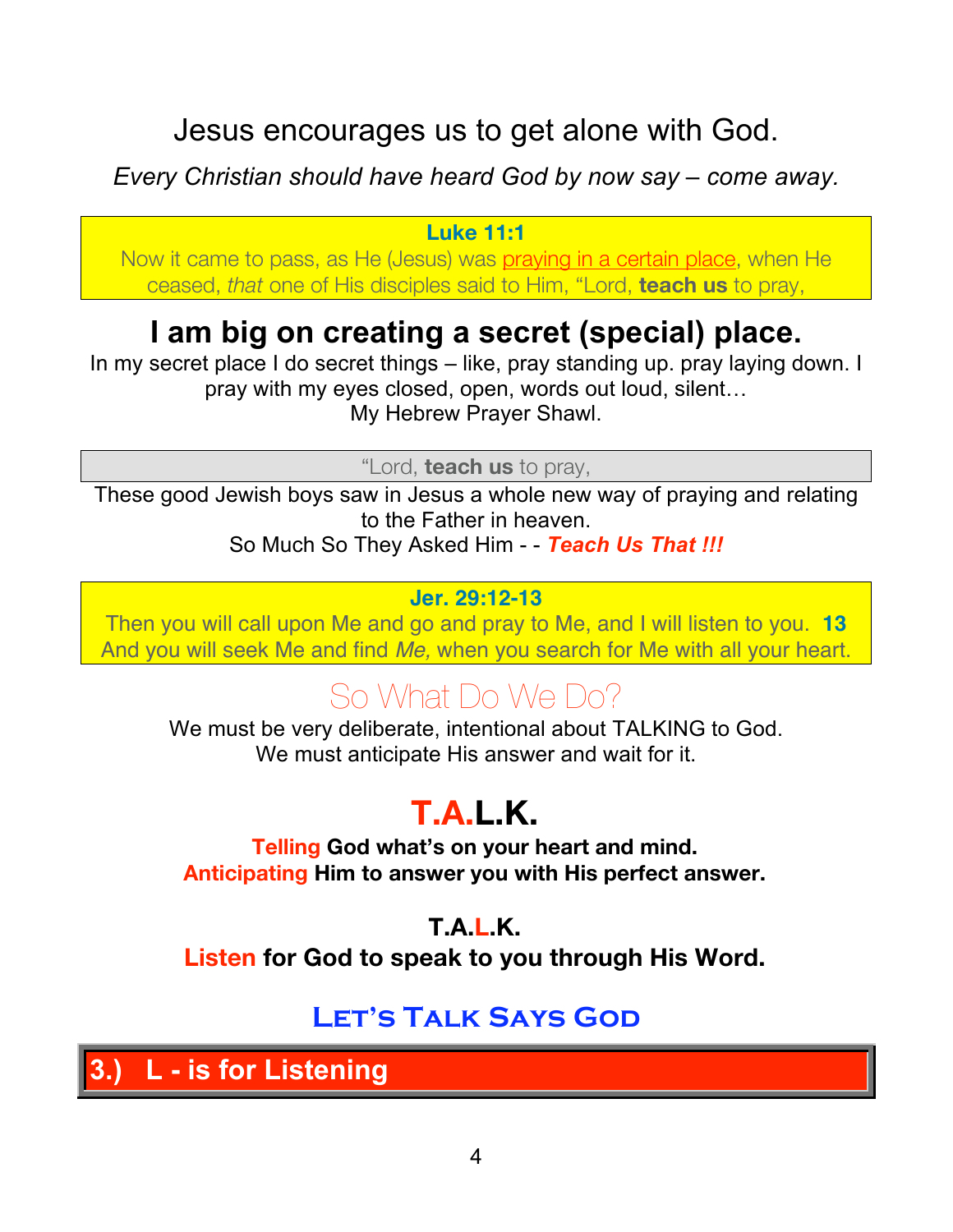and your Father who sees in secret will reward you openly.

#### PRAYING

Connects us to **God's supply** for all we need in life.

#### **Phil. 4:6-7**

Be anxious for nothing, but in everything by prayer and supplication, with thanksgiving, let your requests be made known to God; **7** and the peace of God, which surpasses all understanding, will guard your hearts and minds through Christ Jesus.

#### **Satan 4:6-7**

Be anxious about everything, and about everything - do not pray or cry out to God, complain about everything, let your requests stay in your own mouth; **7** and panic like you have never known before will embitter your hearts and minds through a whole heap of worry.

# Sit and Listen – There is No SUBSTITUTE FOR THIS

# **I often hear people say**

"I prayed to God today" or "I read my Bible today" but nothing ever changes because you did not pray & did not read, you ran through a religious routine and got nothing out of it – why? ( there was no reality to it all - - only routine )

# So What Do We Do?

A Tip for Listening. After I have prayed I then fully expect to get the answer from my Bible.

Praying "Bible" and Listening for "Bible" is our guarantee because - - It **shapes** our request. It **conforms** our will. It **emboldens** our faith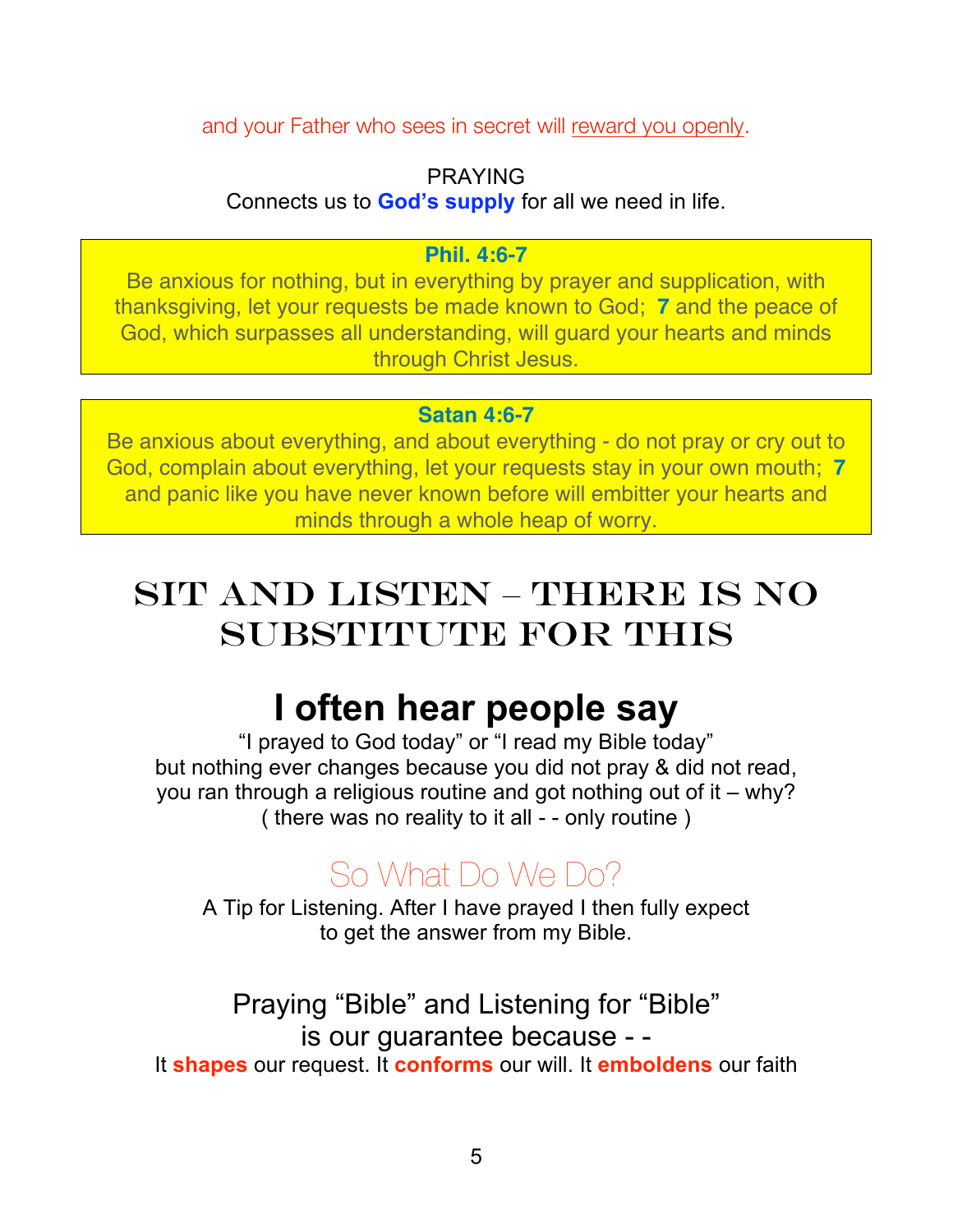#### **John 15:7-8**

If you abide in Me, and My words abide in you, you will ask what you desire, and it shall be done for you. **8** By this My Father is glorified, that you bear much fruit; so you will be My disciples.

# **T.A.L.K.**

**Telling God what's on your heart and mind. Anticipating Him to answer you with His perfect answer. Listening for God to speak to you through His word.**

#### **T.A.L.K.**

**Know that what He knows about you is perfectly fit for eternity.**

### **Let's Talk Says God**

### **4.) K – is for Knowing**

#### **Matt. 6:7-8**

And when you pray, do not use vain repetitions as the heathen *do.* For they think that they will be heard for their many words. **:8** "Therefore do not be like them. For your Father knows the things you have need of before you ask Him.

### Our Christian Life is Dynamic - to Say The Least. Life is Hard and Getting Harder – *what shall we do?*

If Jesus was God on earth – Deity in Flesh – God Incarnate. And yet He prayed often, if not all the time – then how much more should we TALK WITH GOD.

There is no greater prayer in all of history than that which is recorded in John 17

# **A Praying Home, Family & Couple Generates:**

Compassion / Awareness / Hope / Vision / Servanthood / Humility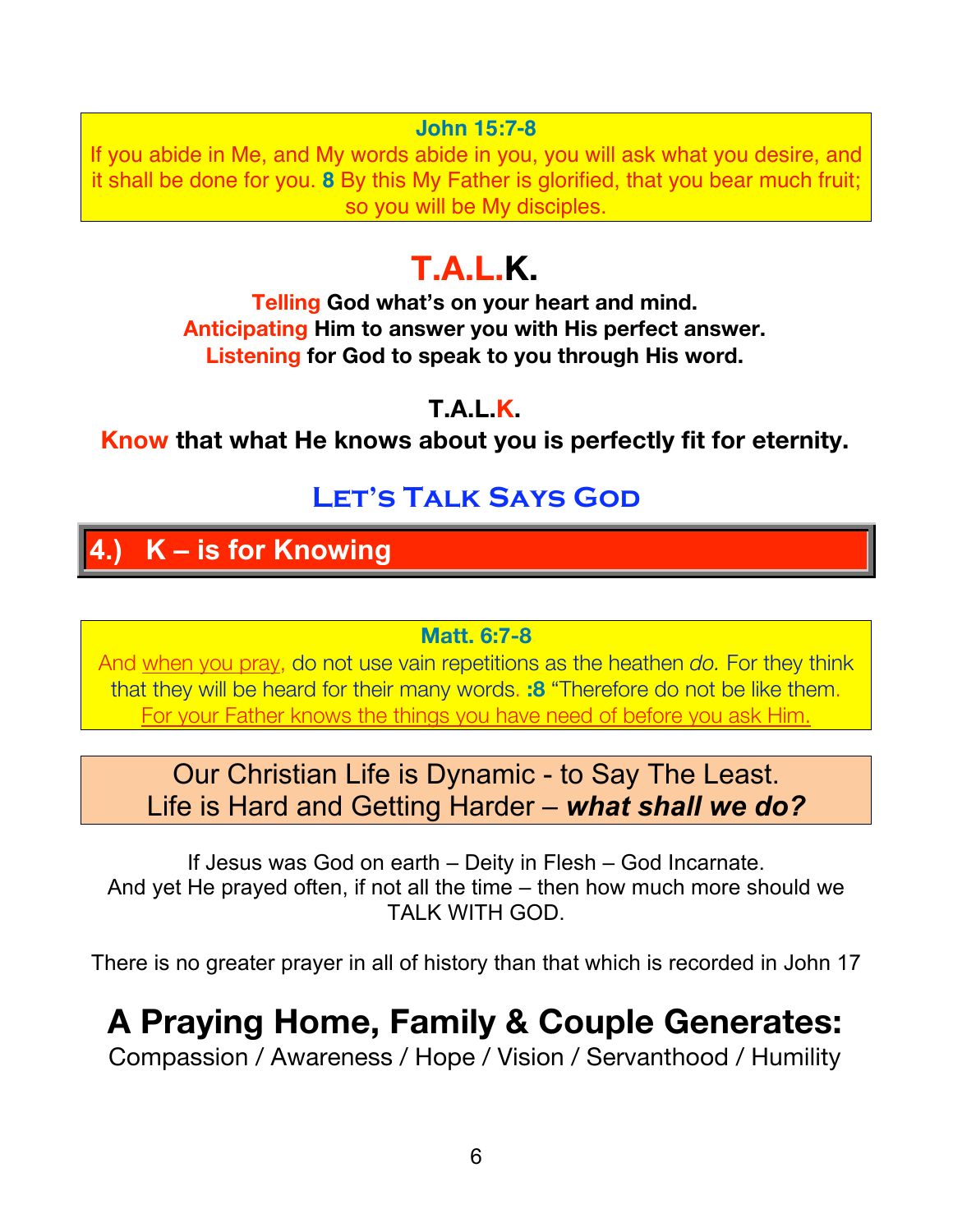#### **Luke 22:46**

Then He said to them, "Why do you sleep? Rise and **PRAY**, **or else you will enter into temptation."**

### **Dear Church,**

It's no wonder that marriages are struggling and your kids are rebellious and your world seems like its collapsing – maybe it is because of what's not happening in your real day to day life (as opposed to sitting in church an hour or two a week)

### **Have you ever prayed for something**

in your life and then received it? Was it a clear answer to your request? Was it your spouse – God give me a spouse but now.... Was it your child – God give us this child but now.... Was it your job – God give me this job but now....

#### **God didn't make a mistake - - you've mismanaged the answer.**

The child has become an idol. The wife has become a pain and the husband has become a dud.

# So What Do We Do?

**1Th. 5:17 pray** without **ceasing**,

**pray** προσεύχομαι proseuchomai, *pros-yoo'-khom-ahee;* from 4314 and 2172; to **"go to"** God. It's an act of **"worship"** and it's **"the way"** into.

**ceasing** αδιαλείπτως **adialeiptos**, *ad-ee-al-ipe'-toce;* adverb from 88; uninterruptedly. perpetual. continuous. non-stop. ongoing.

#### **Jesus said my Father's house shall be a house of prayer,** not a

house of Bible study, not a house of worship, not a house of service but a house of prayer.

Back in )))) we conducted a poll here at church with you and you answered anonymously to some very simple questions about what happens in your life and in your home.

### **STOP SEEING PRAYER AS AN OBSTACLE / A HURDLE**

Why do we make prayer such a hard thing?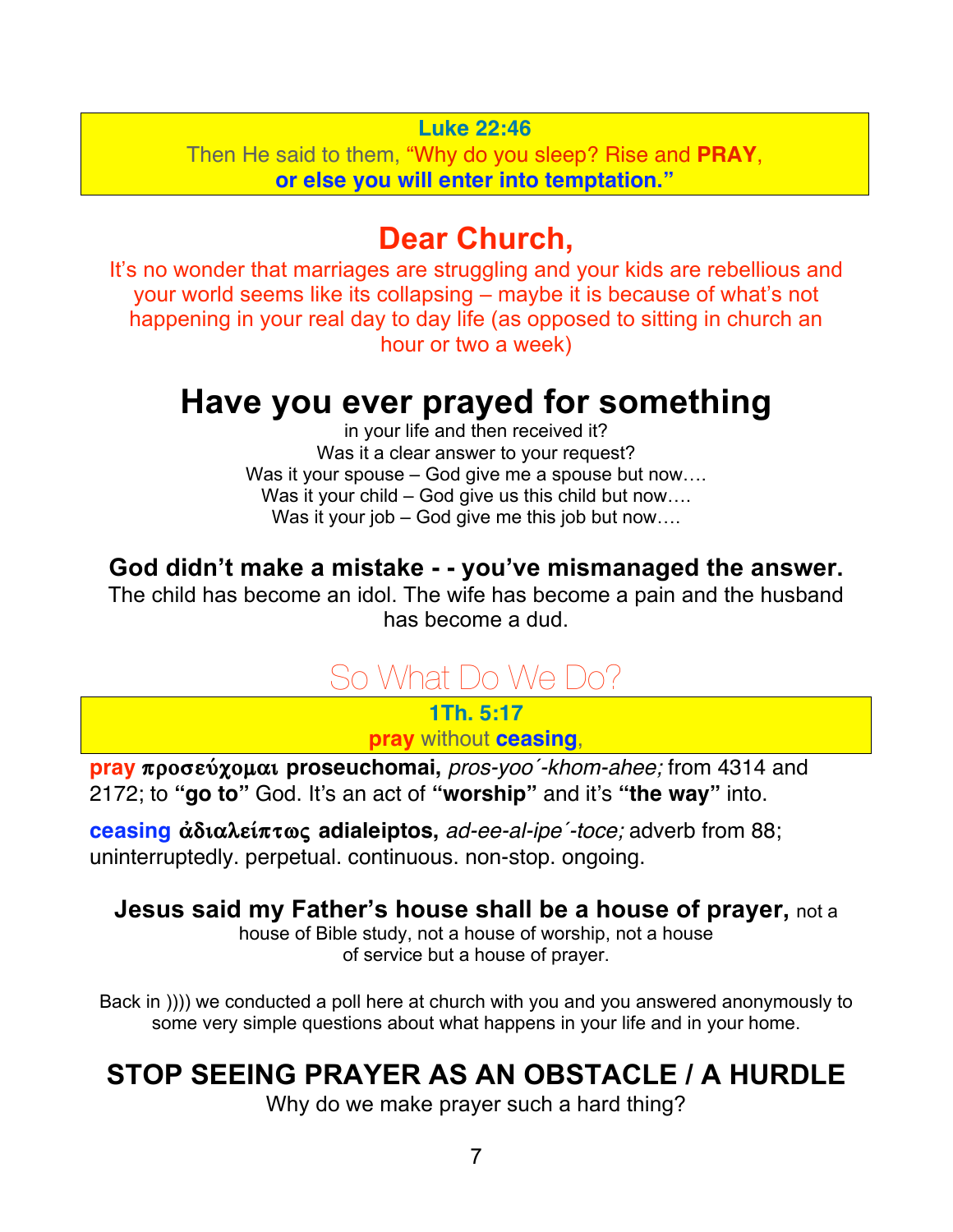#### What does prayer do? Why pray? Communication or conversation = it should be an ongoing dialogue.

### **Based on Our Internal Poll Here @ Church We need to start you out easy with 7-5-2 but…**

### **The Daily Do's for Mom and Dad**

**Daily Do #1**

**Literally** put your hand on your child's head or shoulder and pray a blessing on them before they/you leave the house.

#### **Daily Do #2**

**Literally** Text, Call or Tweet your child to remind them that they are being prayed for throughout the day.

#### **Daily Do #3**

**Literally** put them to bed with a prayer of thanks & a blessing and let them hear you say it over them.

### **The Daily Do's for Husband and Wife**

#### **Daily Do #1**

**Literally** put your hand on your spouse's head or shoulder and pray a blessing on them before they/you leave the house.

#### **Daily Do #2**

**Literally** Text, Call or Tweet your spouse to remind them that they are being prayed for throughout the day.

#### **Daily Do #3**

**Literally** put them to bed with a prayer of thanks & a blessing and them hear you say it over them.